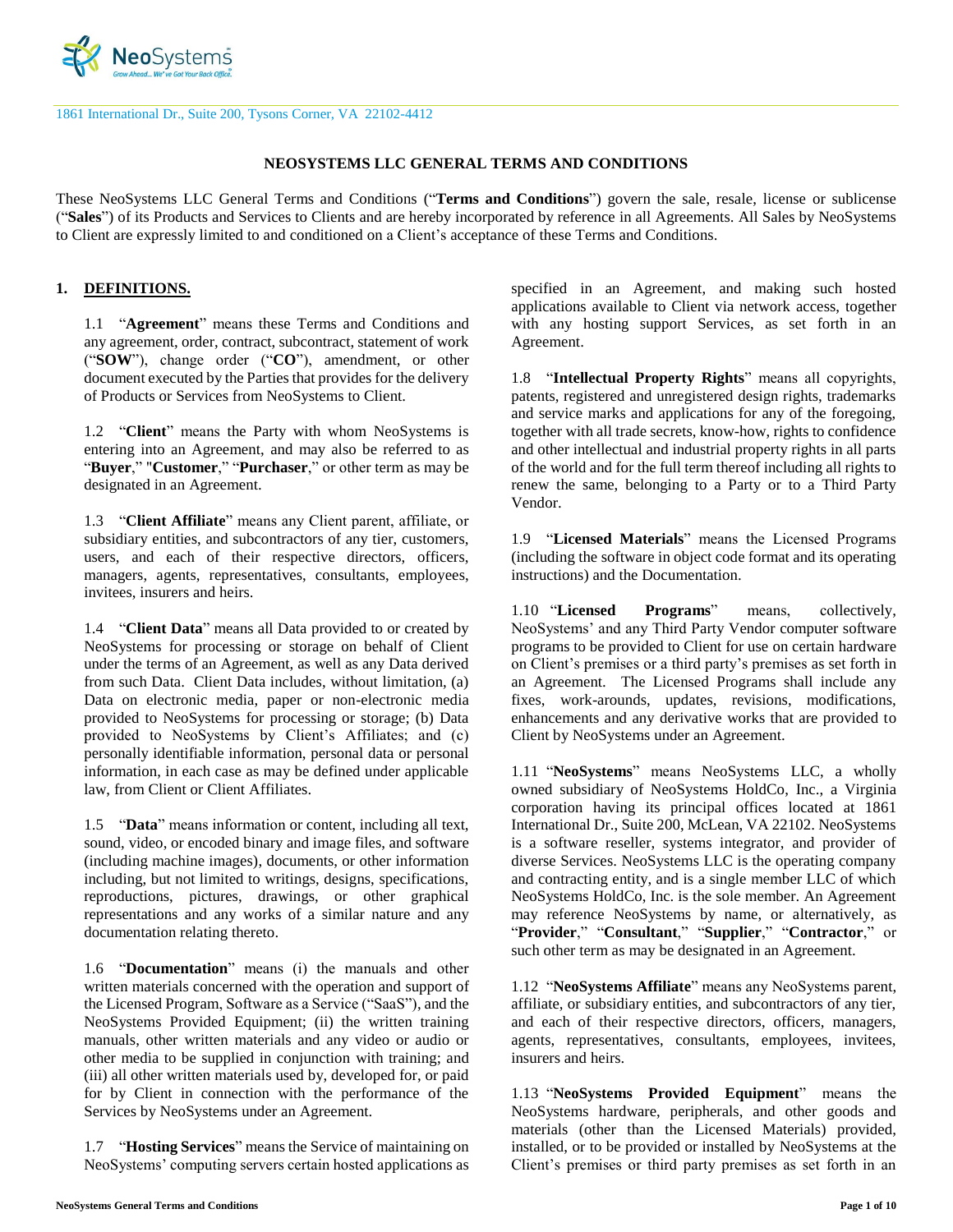Agreement, for the purposes of enabling the Client to use the Services as specified in an Agreement.

1.14 "**NeoSystems Tools**" means any of NeoSystems' proprietary information and know-how used at any time by NeoSystems in the conduct of business, including without limitation, technical information, designs, templates, software modules, processes, methodologies, systems used to create computer programs or software, procedures, code books, computer programs, plans, or any other similar information including improvements, modifications or developments thereto.

1.15 "**Party**" (or collectively "**Parties"**) means NeoSystems and any Client as designated in an Agreement.

1.16 "**Product**" or "**Products**" means, collectively, the Licensed Materials and the NeoSystems Provided Equipment provided by NeoSystems to Client as designated in an Agreement.

1.17 "**Professional Services**" means services including, but not limited to, one or more of the following: technical support, consulting, education/training, customer support, managed services (which may include, without limitation, managed/outsourced accounting services, human capital services, cyber/ data security services, and/ or IT services), or other professional services to be provided by NeoSystems as designated in an Agreement.

1.18 "**Services**" means, collectively, the Professional Services, Hosting Services and services relating to the Products as set forth in an Agreement.

1.19 "**System**" means, collectively, the Licensed Programs and the NeoSystems Provided Equipment and NeoSystems network as the same operate together in the provision of the Services as set forth in an Agreement.

1.20 "**Third Party Vendors**" means all persons or entities who own the Intellectual Property Rights in the Licensed Programs or who have license rights in the Licensed Programs or any part or parts thereof and which license rights are superior to the license rights of NeoSystems and/or the Client.

## **2. INVOICING AND PAYMENT.**

2.1 **Invoicing.** NeoSystems will tender invoices to Client's designated point of contact as specified in an Agreement as follows:

2.1.1 **Professional Services**. NeoSystems will tender invoices for Fees and Expenses (as defined below) for all Professional Services billed on a time and materials basis, on a monthly basis in arrears.

2.1.2 **Hosting Services**. NeoSystems will tender invoices for Hosting Services upon commencement of such Hosting Services and thereafter monthly in advance.

2.1.3 **Licensed Programs.** NeoSystems will tender invoices for Licensed Programs upon delivery of software to

Client. NeoSystems will tender invoices for Licensed Program renewals approximately thirty (30) days prior to the renewal date.

2.2 **Reimbursable Expenses.** Client will reimburse NeoSystems for reimbursable expenses ("**Expenses**") set forth in an invoice as may be specified in an Agreement.

2.3 **Payment.** The Client agrees to pay NeoSystems fees for the Products and Services ("**Fees**") at the rates set forth in an Agreement. Client agrees to pay all NeoSystems' undisputed charges within thirty (30) days after NeoSystems invoices Client as set forth in Section 2.1, above. Interest on money due under an invoice will accrue at a monthly rate of 1.50% on undisputed amounts outstanding greater than 30 calendar days. If Client in good faith disputes any charges in an invoice, whether in whole or in part, then Client will provide written notice to NeoSystems of the disputed amount adequately supported by a bona fide explanation and documentation within five (5) business days after the tender of such invoice to Client ("**Payment Dispute Notice**"), and will pay all amounts for which a dispute has not been documented in accordance with this Section 2.3. If Client fails to provide such Payment Dispute Notice within such five day period, Client agrees that it has accepted the Products or Services associated with such invoice. For a Payment Dispute Notice to be valid, it must specify in detail the extent to which and the reasons why Client disputes the invoice. The Parties will resolve all invoice disputes in accordance with Section 12 (Dispute Resolution). Upon resolution of the dispute, Client will pay all previously unpaid disputed amounts in accordance with such resolution within fifteen (15) calendar days. Time is of the essence with respect to Client's obligations under this Section 2.3. All payments pursuant to an Agreement shall be made solely in the currency of the United States of America.

2.4 **Taxes.** Amounts due under an Agreement are payable to NeoSystems without deduction and are net of any tax, tariff, duty, or assessment imposed by any government authority (national, state, provincial, or local), including without limitation any sales, use, excise, ad valorem, property, withholding, or value added tax withheld at the source. If applicable law requires withholding or deduction of such taxes or duties, Client shall separately pay NeoSystems the withheld or deducted amount. NeoSystems will charge Client sales tax as a separate line item on the invoice, as applicable. If Client claims to be exempt from sales or use taxes, Client will provide NeoSystems with the appropriate certificate upon execution of the applicable Agreement.

# **3. DEFAULT**

3.1 **Default.** Client shall be deemed to be in default ("**Default**") of an Agreement in the event that (a) Client fails to function as a going concern; (b) a receiver, trustee, or other custodian for Client or its assets is appointed, applied for, or consented to; (c) Client becomes insolvent or unable to pay its debts as they mature in the ordinary course; (d) Client makes an assignment for the benefit of creditors; (e) Client is liquidated or dissolved; (f) any proceedings are commenced by or against Client under any bankruptcy, insolvency, or debtor's relief law and not dismissed within 60 days; (g) Client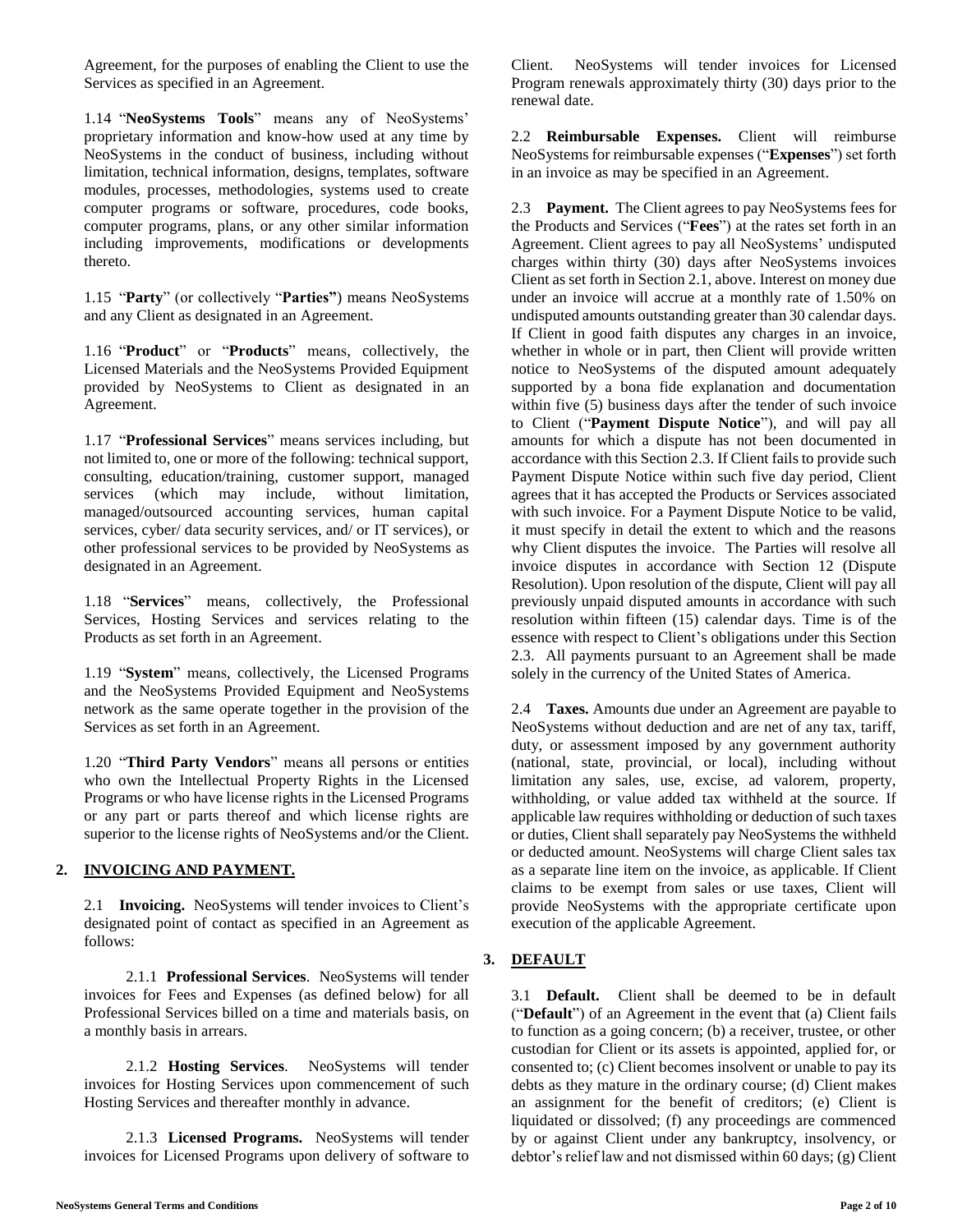fails to observe and perform a material term of an Agreement and such failure continues for a period of thirty (30) days after receipt of written notice from NeoSystems; or (h) Client fails to make any payment of Fees or Expenses required hereunder when due, and such failure continues for a period of ten (10) days. In the event of Client's Default hereunder, NeoSystems may (i) suspend performance and/or terminate the applicable Agreement; and/or (ii) pursue any equitable or legal remedies NeoSystems may have under an Agreement.

# **4. WARRANTIES.**

#### 4.1 **NeoSystems Warranties**.

4.1.1 **Services.** NeoSystems will perform the Services in material conformance with the terms of an applicable Agreement during the term thereof. NeoSystems further warrants that NeoSystems' employees assigned to perform the Services are qualified to perform their assigned tasks. Client's sole and exclusive remedy for breach of this warranty will be, at NeoSystems' sole option (a) re-performance of the nonconforming Services materially as described in the applicable Agreement; or (b) a pro rata refund of Fees previously paid to NeoSystems for the nonconforming Services.

4.1.2 **Products.** Except as otherwise provided herein, NeoSystems warrants that the Products will perform in material conformance with the technical specifications set forth in the applicable Agreement upon delivery to Client. Client's sole and exclusive remedy for breach of this warranty is (a) if the creator, owner or licensor is not NeoSystems, to receive reasonable assistance from NeoSystems to seek redress directly from the creator or owner of such Product; or (b) if the creator, owner or licensor is NeoSystems, at NeoSystems' sole option, the repair or replacement of the nonconforming Product, or the refund of its purchase price. NeoSystems does not warrant that the Products will perform without error or that they will run without material interruption.

4.1.3 **Exclusions.** NeoSystems provides no warranty regarding, and will have no responsibility for, any claim arising out of (i) a modification of the Products or Services made by anyone other than NeoSystems; (ii) use of the Products or Services in combination with any operating system, hardware, or software not authorized in the applicable Agreement; (iii) damage to the Products or Services by Client, including without limitation through misapplication, misuse, abuse, accident, neglect, or mishandling; (iv) the performance of the Products or Services after the expiration or earlier termination of the applicable Agreement with respect to such Products and Services; or (v) the acts or omissions of Client. Client may not bring a claim under an Agreement more than eighteen (18) months after the cause of action arises. No warranties under this Section 4.1 shall extend to any third party.

4.1.4 **Third Party Components.** NeoSystems shall, at Client's sole cost and expense, (a) use reasonable efforts to pass through to Client any warranty right it receives from a Third Party Vendor with respect to any Licensed Materials owned or licensed by Third Party Vendor ("**Third Party Components**") to the extent NeoSystems has the right or reasonable ability to do so; and (b) reasonably cooperate with Client in enforcing such rights. NEOSYSTEMS PROVIDES NO WARRANTIES, EXPRESS OR IMPLIED, WITH REGARD TO THIRD PARTY COMPONENTS, AND NEOSYSTEMS WILL NOT BE LIABLE FOR ANY FAILURE OF ANY THIRD PARTY COMPONENT TO FUNCTION AS EXPECTED.

4.1.5 **Software Options.** If Client purchases a software option in which Client is responsible for acquiring the license, and NeoSystems agrees to install the third-party software for Client, Client is solely responsible for obtaining a valid license from the Third Party Vendor. If NeoSystems purchases any third-party software on Client's behalf, Client agrees to sign any required third-party license agreements prior to delivery or installation of the third-party software. If NeoSystems installs third-party software at Client's request and acceptance of license terms is effected electronically, Client authorizes NeoSystems to accept the third-party license terms on Client's behalf.

## 4.2 **Client Warranties.**

4.2.1 **Client Data**. Client warrants that any Client Data will not (a) infringe or violate a copyright, trademark, trade secret, privacy, confidentiality or contractual right; (b) be illegal, unlawful, fraudulent, harmful, pornographic, defamatory, of a harassing nature, or invasive of personal privacy or private rights; (c) create a risk of harm or any other loss or damage to any person or property; (d) violate the CAN-Spam Act of 2003 or any other law or restriction on electronic advertising; (e) constitute or contribute to a crime or a tort; (f) contain any Data that Client does not have a right to upload into the System; (g) constitute information governed by the Health Insurance Portability and Accountability Act of 1996 ("HIPAA"), unless Client has a signed Business Associate Agreement (as defined by HIPAA) with NeoSystems; (h) otherwise be prohibited as specified in an Agreement; or (i) classified information as defined in 50 U.S. Code § 834.

4.2.2 **Data Management and Security.** As between NeoSystems and Client, Client shall at all times remain the sole and exclusive owner of Client Data, and NeoSystems' use and possession thereof is solely on Client's behalf. NeoSystems' may access and use Client Data only as necessary to provide the Services and Products, perform or enforce contractual obligations, comply with applicable law, as necessary to monitor and improve the Services, and for statistical, analytical or aggregate non-personally identifiable use. Client is solely responsible for ensuring the Product or Service and its security is appropriate for Client's Data and Client's intended use. Client is responsible for taking and maintaining appropriate steps to protect the confidentiality, integrity, and security of Data under its control, including without limitation, to the extent non inconsistent with the Service being provided, removing personal identifiers and encrypting Client Data before it is uploaded into the System. Except as expressly set forth in an Agreement, Client is responsible for providing any notices to its users of the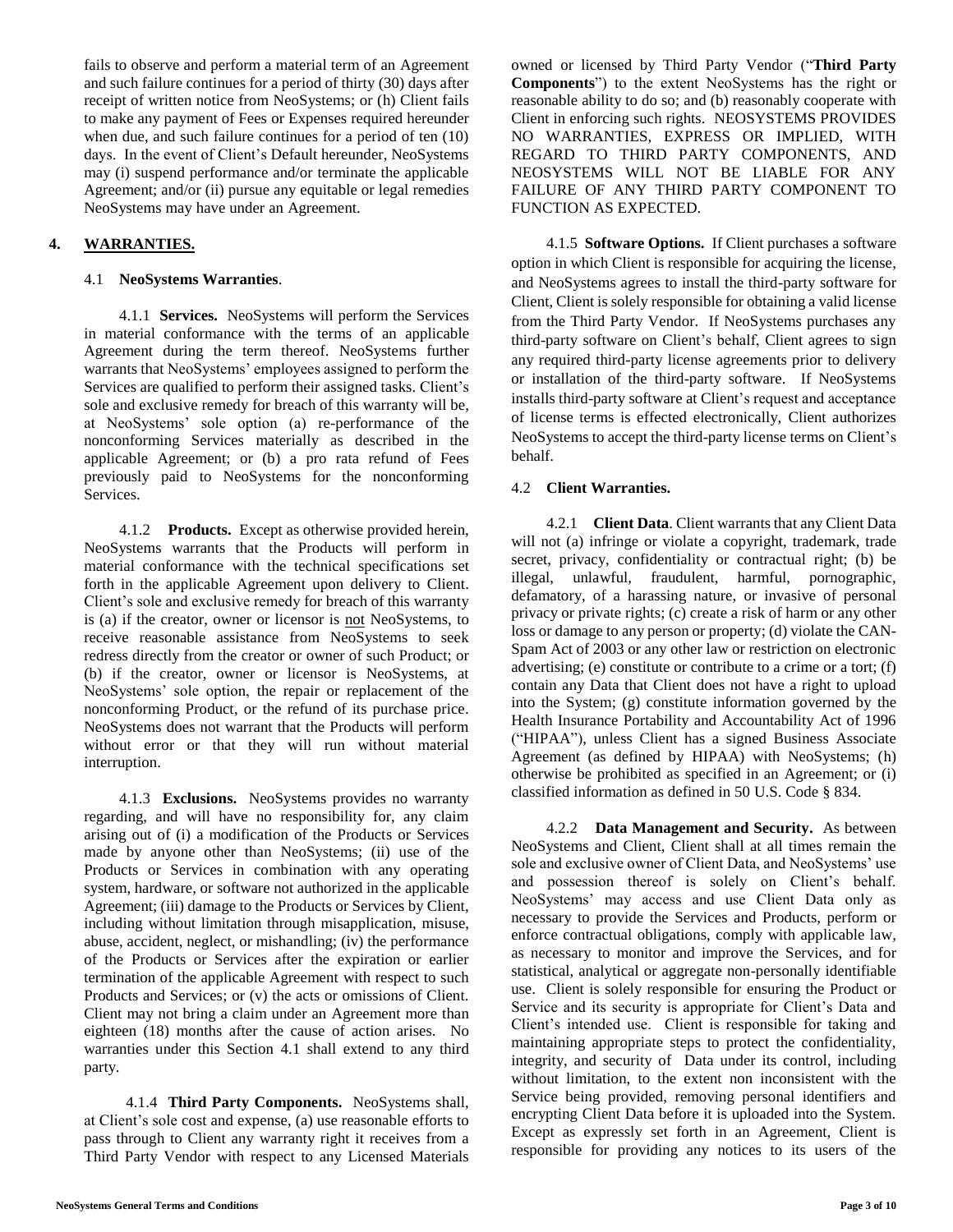Products and Services, and obtaining any legally required consents therefrom. Client represents and warrants to NeoSystems that it has the right under applicable law (including without limitation providing all required notices, obtaining all necessary consents and complying with applicable contractual obligations) to disclose or provide access to Client Data to NeoSystems and to authorize NeoSystems to use, retain or otherwise process Client Data for purposes of complying with its obligations and providing the Services and Products under an Agreement. Client agrees to obtain and maintain in effect cyber liability insurance at all times during the term of an Agreement in accordance with the requirements of Section 9.2, below. Notwithstanding anything to the contrary contained herein, except as otherwise required by law, any statutory or regulatory notice of breach obligation which may arise with respect Client Data shall be Client's sole and exclusive responsibility and obligation at Client's sole cost and expense. NeoSystems undergoes annual SOC 1 and SOC 2 audits and is subject to federal statutory and regulatory requirements related to is data security practices. NeoSystems shall notify Client of any data security breach resulting in unauthorized access to the Client Data within seventy-two (72) hours after becoming aware of such breach. NeoSystems shall not be responsible for retaining any Client Data more than thirty (30) days after termination of the Service. Client Data may be deleted after thirty (30) days following the date of Service termination. Except as expressly set forth in an Agreement, NeoSystems will not restore, provide on any storage media, or send out any Data pertaining to a terminated Service. It is Client's responsibility to arrange for migration of Client Data prior to the expiration of the thirty (30) day period following termination of Service.

4.2.3 **Risk of Exposure.** NeoSystems uses commercially reasonable practices to maintain security and privacy of Client Data. Some service offerings may include compliance with specific security standards and regulations as set forth specifically in an Agreement (collectively, the "Data Security Standards"). Notwithstanding the foregoing, Client recognizes and agrees that hosting Data online involves risks of unauthorized disclosure or exposure, and that in accessing and using the System, Client assumes such risks. Client understands and agrees that NeoSystems makes no security guaranty beyond the requirements of the Data Security Standards for the applicable Services to be provided as set forth in an Agreement. Notwithstanding anything to the contrary herein, NeoSystems does not guarantee and expressly disclaims security and compliance with Data Security Standards with respect to non-vendor supported hardware and software (e.g. end of life) ("EOL Products"), and Client hereby expressly assumes all responsibility for the use of EOL Products and any and all liability arising therefrom.

4.2.4 **Data Accuracy**. NeoSystems will have no responsibility or liability for the accuracy of Client Data.

4.2.5 **EU Data.** If Client engages in the "processing" of "personal data" (as such terms are defined in the EU General Data Protection Regulation 2016/679 ("GDPR")) from the European Union, then Client will (a) inform NeoSystems in writing of Client's intended use of the Products or Services for processing personal data from the EU; (b) comply with all requirements of the GDPR and all implementing rules, associated policies, and directives; (c) execute, as between Client and NeoSystems, a data processing agreement in compliance with the GDPR (on NeoSystems' standard form), whereby Client is the data controller and NeoSystems is the data processor or whereby Client is the data processor and NeoSystems is the sub-processor (as said terms are defined in the GDPR); (d) adhere to the GDPR, including the designation of Client's data protection officer and execution by Client of data processing agreements with data controllers and Client's own sub-processors; and (e) ensure that Client is fully transparent about the nature and purpose of its processing of personal data.

4.2.6 **Personal Information under the California Consumer Privacy Act.** For purposes of an Agreement, NeoSystems is a "service provider" as defined under the California Consumer Privacy Act of 2018, Cal. Civil Code § 1798.100 et seq., as amended, and any regulations promulgated thereunder (the "CCPA"). NeoSystems shall not: (a) sell personal information, or (b) retain, use or disclose any personal information for any purpose other than for the specific purpose of providing the Services and Products to Client pursuant to an Agreement, or as otherwise permitted by the CCPA. NeoSystems certifies that it understands and will comply with its obligations under the CCPA. In addition to the term "service provider," the terms "personal information" and "sell" in this Section shall have the same meanings as set forth in the CCPA.

4.3 **Mutual Warranties.** Each Party warrants to the other that (i) it has the full corporate right, power and authority to enter into, execute and perform its obligations under each Agreement; (ii) the performance of its duties and obligations hereunder do not and will not violate any agreement or other legal obligation by which it is bound; and (iii) it has complied with its duties to all applicable governing authorities. Each Party acknowledges and agrees that it will be solely responsible for complying with all laws, regulations and rules applicable to its performance under an Agreement.

4.4 **Disclaimer. EXCEPT FOR THE EXPRESS WARRANTIES SPECIFIED IN SECTION 4.1, ABOVE, TO THE EXTENT PERMITTED BY LAW, NEOSYSTEMS MAKES NO OTHER REPRESENTATION OR WARRANTY, EXPRESS OR IMPLIED, REGARDING ITS DELIVERY OR PROVISION OF THE PRODUCTS OR SERVICES, AND NEOSYSTEMS HEREBY EXPRESSLY DISCLAIMS ANY AND ALL WARRANTIES OF ANY KIND, EXPRESS OR IMPLIED, INCLUDING WITHOUT LIMITATION IMPLIED WARRANTIES OF MERCHANTABILITY, FITNESS FOR A PARTICULAR PURPOSE, TITLE, NON-INFRINGEMENT, NON-INTERFERENCE OF ENJOYMENT, ACCURACY OF ANY INFORMATIONAL CONTENT COMPILED, PROCESSES, PROVIDED OR TRANSMITTED, SYSTEM INTEGRATION, CONFORMITY TO ANY REPRESENTATION OR DESCRIPTION, QUALITY, OR ANY OTHER IMPLIED WARRANTY ARISING FROM STATUTE, COURSE OF DEALING, COURSE**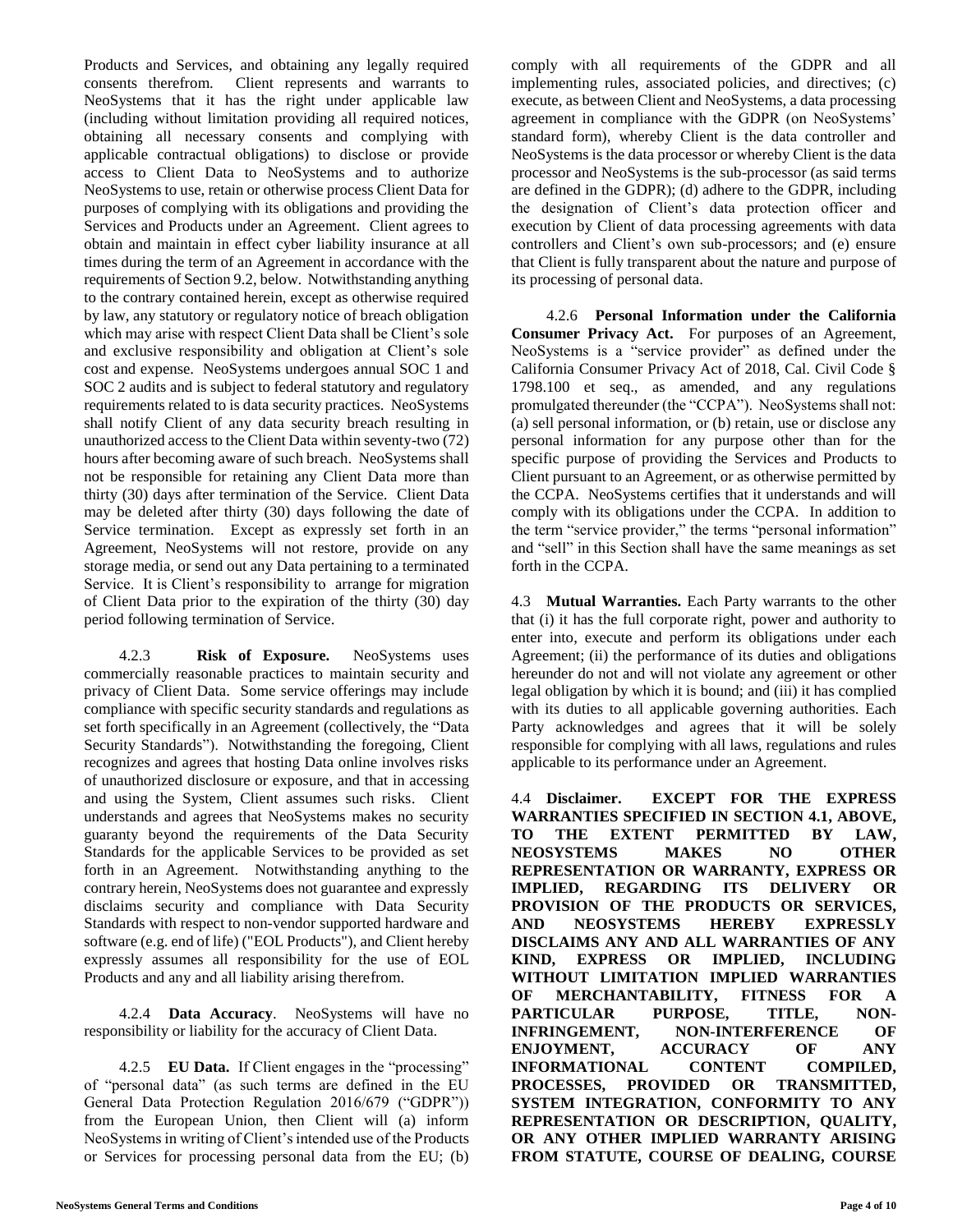**OF PERFORMANCE, OR USAGE OF TRADE. THE PRODUCTS AND SERVICES PROVIDED UNDER AN AGREEMENT ARE PROVIDED "AS IS" WITH ALL FAULTS, AND THE ENTIRE RISK AS TO SATISFACTORY QUALITY, PERFORMANCE, ACCURACY AND EFFORT IS WITH THE USER OF SUCH PRODUCTS OR SERVICES. WITHOUT LIMITING THE GENERALITY OF THE FOREGOING NEOSYSTEMS DOES NOT REPRESENT OR WARRANT THAT THE PRODUCTS OR SERVICES WILL (A) PERFORM WITHOUT INTERRUPTION OR ERROR; (B) BE SECURED FROM HACKING OR OTHER UNAUTHORIZED INTRUSION OR THAT CLIENT DATA WILL REMAIN PRIVATE OR SECURE; (C) BE FREE OF VIRUSES; (D) ENSURE OR MAINTAIN THE ACCURACY OR INTEGRITY OF CLIENT DATA; (E) MEET CLIENT'S BUSINESS REQUIREMENTS OR OPERATE WITH CLIENT'S EXISTING HARDWARE, SOFTWARE, OR SYSTEMS; OR (F) NOT CONTAIN ANY DEFECTS THAT AN EXAMINATION SHOULD HAVE REASONABLY REVEALED.** 

## **5. CONFIDENTIALITY.**

5.1 **Confidential Information.** "**Confidential Information**" refers to the following items one Party to an Agreement ("**Discloser**") discloses to another Party ("**Recipient**"): (a) any document Discloser marks "Confidential"; (b) any information Discloser orally designates as "Confidential" at the time of disclosure, provided Discloser confirms such designation in writing within three (3) business days; (c) any pricing information, source code, or names of actual or potential customers disclosed by Discloser, whether or not marked as "Confidential"; (d) the terms of any Agreement between the Parties; and (e) any other nonpublic, sensitive information disclosed by Discloser. Notwithstanding the foregoing, Confidential Information does not include information that (i) is in Recipient's possession at the time of disclosure; (ii) is independently developed by Recipient without use of or reference to Confidential Information; (iii) becomes known publicly, before or after disclosure, other than as a result of Recipient's improper action or inaction; or (iv) is approved for release in writing by Discloser. Confidential Information is provided "as is" and without warranty, express or implied, of any kind.

5.2 **Restrictions on Use.** Recipient shall not use Confidential Information for any purpose other than to facilitate the transactions contemplated by an Agreement (the "**Purpose**"). Recipient (a) shall not disclose Confidential Information to any employee or contractor of Recipient unless such person needs access in order to facilitate the Purpose and executes a nondisclosure agreement with Recipient with terms no less restrictive than those of this Section 5.2; and (b) shall not disclose Confidential Information to any other third party without Discloser's prior written consent. Without limiting the generality of the foregoing, Recipient shall protect Discloser's Confidential Information with the same degree of care it uses to protect its own Confidential Information of similar nature and importance, but with no less than reasonable

care. Recipient shall promptly notify Discloser of any misuse or misappropriation of Confidential Information that comes to Recipient's attention. Notwithstanding the foregoing, Recipient may disclose Confidential Information as required by applicable law or by proper legal or governmental authority. Recipient shall give Discloser prompt notice of any such legal or governmental demand and reasonably cooperate with Discloser in any effort to seek a protective order or otherwise contest such required disclosure, at Discloser's expense. Nothing herein shall prevent Recipient from disclosing Confidential Information to the extent necessary to its auditors or legal advisors; provided that (i) Recipient has informed its auditors and legal advisors of the nondisclosure and other obligations of Recipient under an Agreement; and (ii) the Recipient will be responsible for any actions of its auditors or legal advisors that would breach the terms of an Agreement if such auditors or legal advisors were Parties to such Agreement.

5.3 **Injunction.** Recipient agrees that breach of this Section 5 would cause Discloser irreparable injury, for which monetary damages would not provide adequate compensation, and that in addition to any other remedy, Discloser will be entitled to injunctive relief against such breach or threatened breach, without proving actual damage or posting a bond or other security.

5.4 **Termination and Return.** The obligations of Section 5.2 above will survive the termination of an Agreement for a period of five (5) years; provided, however, that such obligations related to Confidential Information constituting Discloser's trade secrets will continue so long as such information remains subject to trade secret protection pursuant to applicable law. Upon termination of an Agreement or upon request of Discloser, Recipient shall promptly (but no later than sixty (60) days following the date of such request) account for and return all tangible evidences or embodiments of Discloser's Confidential Information to Discloser, or

certify, in writing, the destruction thereof, except that each Party may retain an archived copy to be used only in case of a dispute arising under an Agreement, and in such case only to the extent disclosure is reasonably necessary in connection with any dispute, claim, or action between the Parties. Notwithstanding the foregoing, the obligations to return or destroy Confidential Information shall not cover information that is maintained on routine computer system back up storage devices; in each case so long as such retained or backed up information is kept confidential in accordance with the confidentiality obligations hereunder.

5.5 **Exception & Immunity**. Pursuant to the Defend Trade Secrets Act of 2016, 18 USC Section 1833(b), Recipient is on notice and acknowledges that, notwithstanding the foregoing or any other provision of an Agreement:

5.5.1 **Immunity**. An individual shall not be held criminally or civilly liable under any federal or state trade secret law for the disclosure of a trade secret that (a) is made (i) in confidence to a federal, state, or local government official, either directly or indirectly, or to an attorney; and (ii) solely for the purpose of reporting or investigating a suspected violation of law; or (b) is made in a complaint or other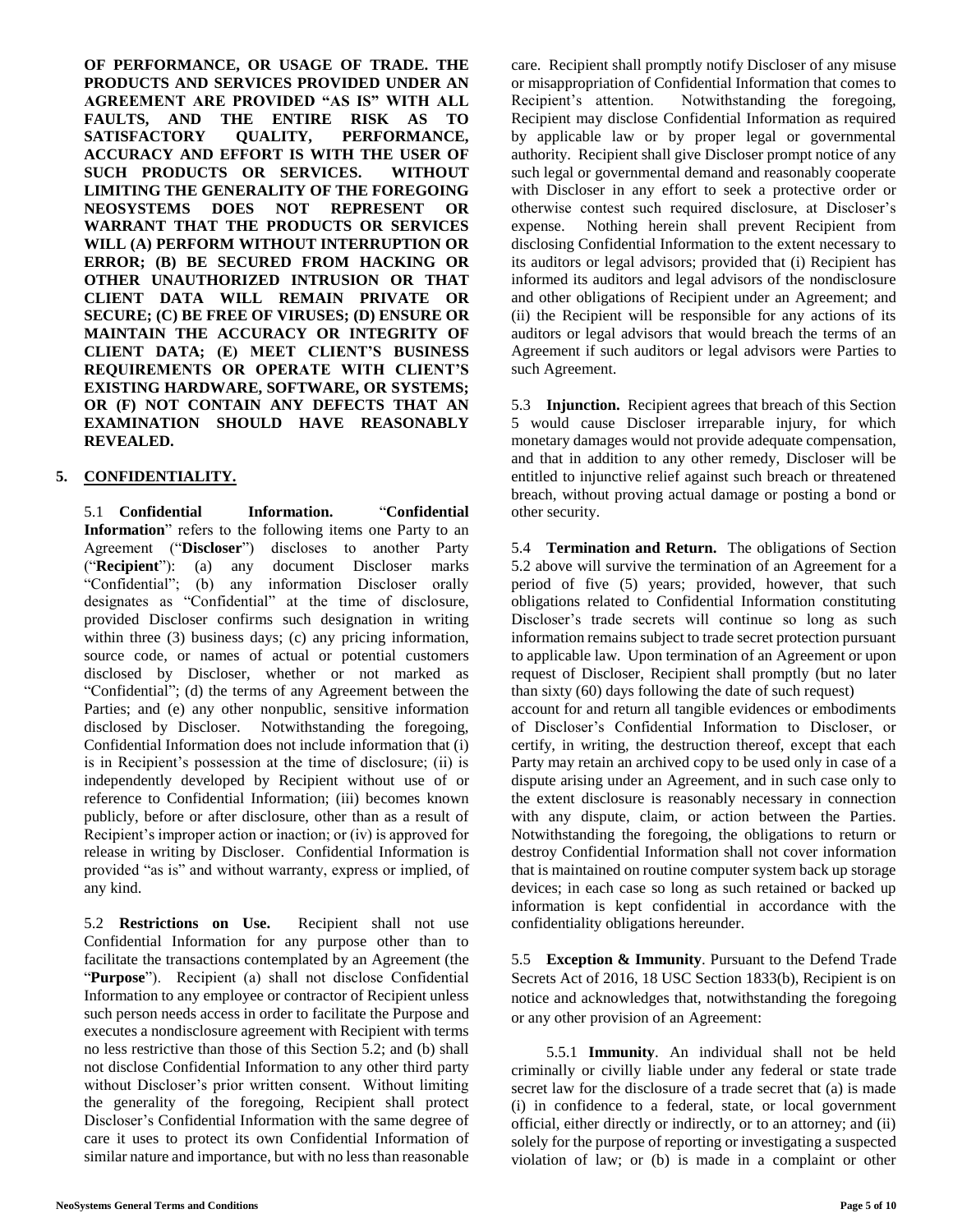document filed in a lawsuit or other proceeding, if such filing is made under seal.

5.5.2 **Use of Trade Secret Information in Anti-Retaliation Lawsuit.** An individual who files a lawsuit for retaliation by an employer for reporting a suspected violation of law may disclose the trade secret to the attorney of the individual and use the trade secret information in the court proceeding, if the individual (a) files any document containing the trade secret under seal; and (b) does not disclose the trade secret, except pursuant to court order.

5.6 **Retention of Rights.** No Agreement shall transfer ownership of Confidential Information or grant a license thereto. Except to the extent another section of an Agreement specifically provides to the contrary, Discloser will retain all right, title, and interest in and to all Confidential Information. Neither Party shall reverse engineer, reverse translate, disassemble or decompile any computer programs, appliances, prototypes or other tangible objects that embody the other Party's Confidential Information or that are provided to the Party under an Agreement.

5.7 **Feedback**. Nothing in an Agreement or in the Parties' dealings arising out of or related to an Agreement will restrict NeoSystems' right to use, profit from, disclose, publish, keep secret, or otherwise exploit Feedback (as defined below), without compensating or crediting Client or the individual providing such Feedback, except to the limited extent that Section 5 (Confidentiality) governs Feedback that constitutes Client's Confidential Information. Notwithstanding the provisions of Section 5 (Confidentiality), Client may not designate Feedback as its Confidential Information to the extent that such Feedback relates to NeoSystems or its Products or Services. ("Feedback" refers to any suggestion or idea for improving or otherwise modifying any of NeoSystems' Products or Services.)

5.8 **Monitoring.** NeoSystems may monitor and collect configuration, performance, and usage data relating to Client's use of the Products and Services (a) to facilitate delivery of the Products and Services; and (b) improve delivery of the Products and Services. Client shall not interfere with such monitoring.

# **6. INTELLECTUAL PROPERTY.**

6.1 **Acknowledgement of Ownership.** Client acknowledges that, except with respect to Third Party Components not owned by or licensed to NeoSystems, all applicable Intellectual Property Rights in the Products and Services, and any modifications or enhancements thereto made by NeoSystems, whether or not made at Client's request, are and shall belong to and remain the property of NeoSystems.

6.2 **No Work for Hire.** No modifications or changes made to the Products or Services by NeoSystems pursuant to Client's request shall be considered as constituting, producing, or resulting in a "work for hire" under the copyright laws of the United States. NeoSystems shall for all purposes be deemed the author and originator of all Products and Services

directly resulting from any work performed by NeoSystems pursuant to an Agreement.

6.3 **License.** During the term of an Agreement, subject to payment of Fees and Expenses by Client as provided therein, NeoSystems grants, and Client accepts, a limited, personal, non-exclusive, non-transferable, non-assignable, revocable object code license without the right to sublicense, to use the Licensed Materials and NeoSystems Tools owned or licensed by NeoSystems pursuant to the terms of an Agreement and subject to the terms of any license agreement between NeoSystems and any Third Party Vendor; provided, however, that Client may not (a) disclose or make available to third parties any portion of such NeoSystems Tools or Licensed Materials without NeoSystems' advance written permission; (b) copy or duplicate such NeoSystems Tools or Licensed Materials; (c) reverse engineer, decompile, disassemble, or recompile such NeoSystems Tools or Licensed Materials; or (d) modify or make derivative works of such NeoSystems Tools or Licensed Materials. "Use" as used in this Section 6.3 shall mean the ability to run, execute and display the Licensed Programs for internal business purposes only in object code form, only in the United States, and only on the hardware on which it is installed for the sole purpose of enabling Client to receive the Services. Client acknowledges that the NeoSystems Tools and Licensed Materials are copyrighted, that title to such NeoSystems Tools and Licensed Materials remains with NeoSystems or its suppliers, and that the content and design of such NeoSystems Tools and Licensed Materials are valuable trade secrets. Any license granted hereunder may be terminated by NeoSystems in the event of Client's breach of the terms of the license or an Agreement, including without limitation any Default under Section 3.1. Upon termination of an Agreement, the licenses granted in this Section 6.3 will terminate, Client shall cease all use of the NeoSystems Tools and Licensed Materials, and each Party shall promptly return to the other Party any property belonging to such other Party.

6.4 **IP Rights to the System.** During the term of an Agreement, Client may access and use the System pursuant to an Agreement. Notwithstanding anything to the contrary herein, NeoSystems retains all right, title, and interest in and to the System, including without limitation all software used to provide the System, all graphics and user interfaces reproduced through the System, and any and all Intellectual Property Rights therein. An Agreement does not grant Client any Intellectual Property Rights or license in or to the System or any of its components. Client recognizes that the System and its components are protected by copyright and other laws.

6.5 **License of Server Content.** Client agrees to and hereby grants to NeoSystems a limited, nonexclusive, royalty-free, license to use, store, transmit, copy, display, process, delete, retain, and modify Client Data (a) as necessary to provide the Services to Client under an Agreement; (b) to perform or enforce contractual obligations; (c) to comply with applicable law; (d) as necessary to monitor and improve the Services; and (e) for statistical, analytical and other aggregate nonpersonally identifiable use, alone and/or together with other Data.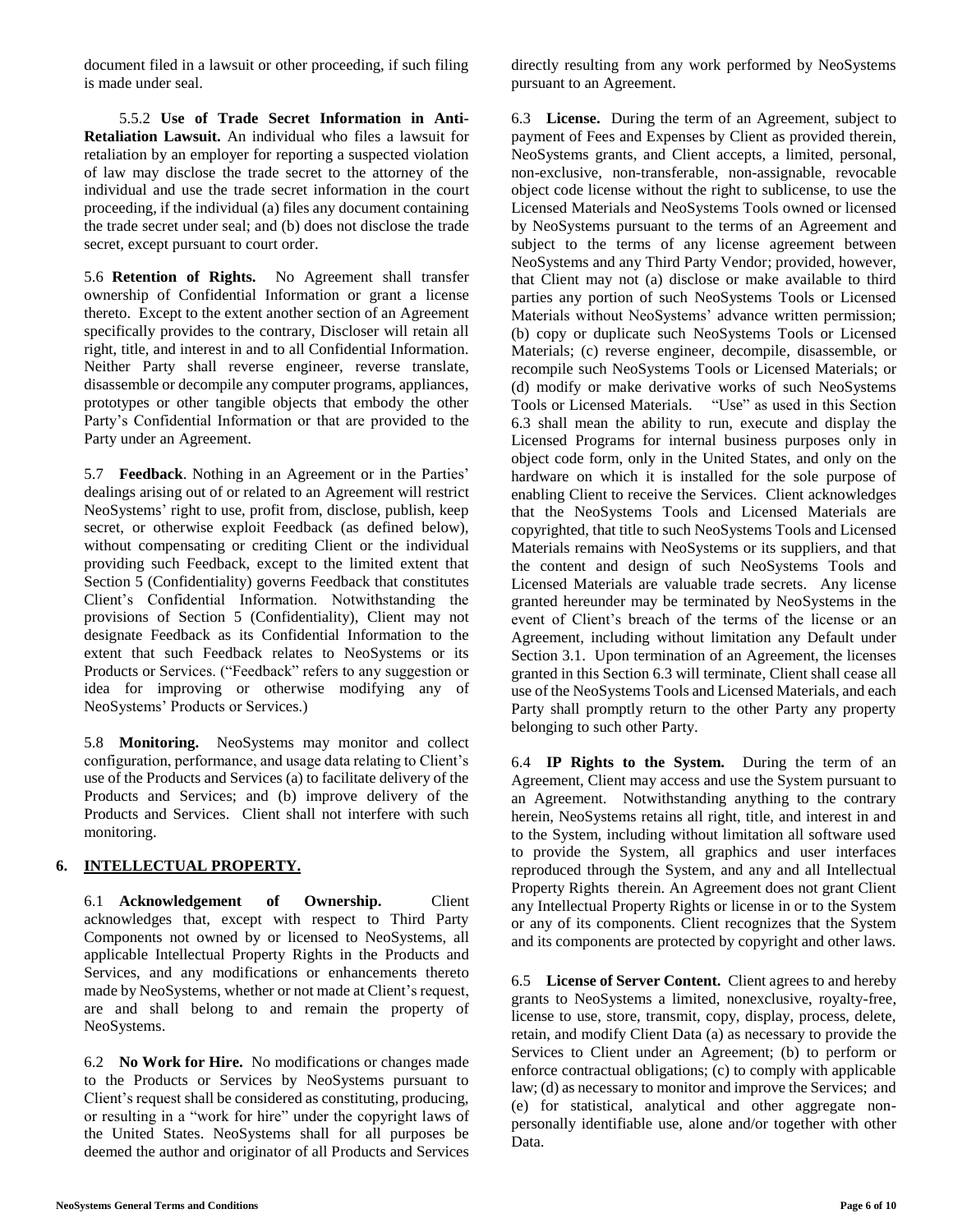6.6 **Publicity.** Client agrees that NeoSystems may publicly disclose that NeoSystems is or has provided Services or Products to Client and may use Client's name and logo to identify Client as a customer of NeoSystems in promotional materials, including without limitation press releases.

- **7. INDEPENDENT CONTRACTORS.** The Parties are each independent contractors. A Party will not be considered to be an employee, partner, or joint venturer of or with the other Party within the meaning or application of any federal, state, or local laws or regulations including, but not limited to, laws or regulations covering unemployment insurance, workmen's compensation, industrial accident, labor, or taxes. NeoSystems and Client are now and will remain during the term of any Agreement separate and independent entities. As such, neither Party has the power or right to bind or obligate the other Party, and will not hold itself out as having such authority.
- **8. NON-SOLICITATION.** To the extent permitted by law, the Parties will not, without the prior written consent of the other Party, hire nor solicit for employment, directly or indirectly, employees, subcontractors, or independent contractors of the other involved in the performance of the Party's obligations under an Agreement for a period of one (1) year following the termination or completion of thereof. If a Party breaches this Section 8, the breaching Party agrees to pay the aggrieved Party an amount equal to one (1) times the first year total compensation of said employee, and the aggrieved Party may seek equitable or injunctive relief as well as damages in a court of competent jurisdiction. The aggrieved Party shall be entitled to collect from the other Party all costs incurred in connection with such dispute, including attorneys' fees.

## **9. INSURANCE.**

9.1 **NeoSystems Insurance.** NeoSystems will maintain the insurance listed below during the term of an Agreement. NeoSystems will furnish Client with certificates of insurance upon Client's written request.

9.1.1 Worker's Compensation Insurance: Statutory Workers Compensation in accordance with all country, state, local, or other applicable jurisdictional requirements of the location in which work is to be performed.

9.1.2 Commercial General Liability Insurance: \$1,000,000 each occurrence; \$2,000,000 general aggregate (including bodily injury, property damage, personal injury, advertising injury, products and completed operations, and contractual liability).

9.1.3 Business Automobile Liability Insurance: \$1,000,000 per occurrence (Owned and Non-owned).

9.1.4 Excess or Umbrella liability insurance: \$5,000,000 each occurrence; \$5,000,000 general aggregate. Limit applies in excess of Employers' Liability, Commercial General Liability, and Business Automobile Liability policies.

9.1.5 Professional Liability, Errors and Omissions Insurance, and Cyber Liability Insurance: \$2,000,000 per occurrence and in the aggregate.

9.1.6 Property Insurance: covering the full replacement value (less wear and tear and applicable depreciation) of any property specified in an Agreement to be placed in NeoSystems' care, custody and/or control to the extent and during such time that NeoSystems maintains such care, custody, and/or control.

9.2 **Client Insurance.** Client will maintain the insurance listed below during the term of an Agreement and for a period of no less that two (2) years after the expiration thereof. Client will furnish NeoSystems with certificates of insurance upon NeoSystems' written request.

9.2.1 Cyber Liability Insurance: \$2,000,000 per occurrence and in the aggregate.

9.2.2 Such insurance as may be required to meet Client's indemnity obligations in Section 11.2 hereof.

## **10. LIMITATION OF LIABILITY.**

10.1 **Limitation on Indirect Damages. TO THE MAXIMUM EXTENT PERMITTED BY LAW, IN NO EVENT SHALL EITHER PARTY BE LIABLE FOR ANY LOST PROFITS OR BUSINESS OPPORTUNITIES, LOSS OF USE OF THE PRODUCT OR SERVICES, OR LOSS OR INACCURACY OF DATA FOR ANY REASON INCLUDING POWER OUTAGES, SYSTEM FAILURES, OR OTHER INTERRUPTIONS (SUBJECT TO THE OBLIGATIONS UNDER AN APPLICABLE SERVICE LEVEL AGREEMENT), LOSS OF REVENUE, LOSS OF GOODWILL, BUSINESS INTERRUPTION, OR FOR ANY INCIDENTAL, CONSEQUENTIAL, INDIRECT, SPECIAL, EXEMPLARY, OR PUNITIVE DAMAGES UNDER ANY THEORY OF LIABILITY, WHETHER BASED IN CONTRACT, TORT, NEGLIGENCE, PRODUCT LIABILITY, OR OTHERWISE. THIS LIMITATION OF LIABILITY APPLIES REGARDLESS OF WHETHER A PARTY KNEW OR SHOULD HAVE KNOWN OF THE POSSIBILITY OF SUCH DAMAGES AND REGARDLESS OF WHETHER ANY REMEDY FAILS OF ITS ESSENTIAL PURPOSE.**

10.2 **Limitation on Direct Damages. IN NO EVENT WILL NEOSYSTEMS' AGGREGATE LIABILITY FOR ANY AND ALL CLAIMS UNDER AN AGREEMENT EXCEED THE TOTAL FEES PAID TO NEOSYSTEMS UNDER THE AGREEMENT GIVING RISE TO THE CLAIM IN THE IMMEDIATELY PRECEDING 12 MONTH PERIOD PRIOR TO THE EVENT GIVING RISE TO THE CLAIM. THE LIMITATION OF LIABILITY UNDER THIS SECTION 10.2 IS CUMULATIVE AND NOT PER INCIDENT.** 

10.3 **Scope and Exclusions.** For the avoidance of doubt, NeoSystems' liability limits and other rights set forth in this Section 10 apply likewise to NeoSystems Affiliates. The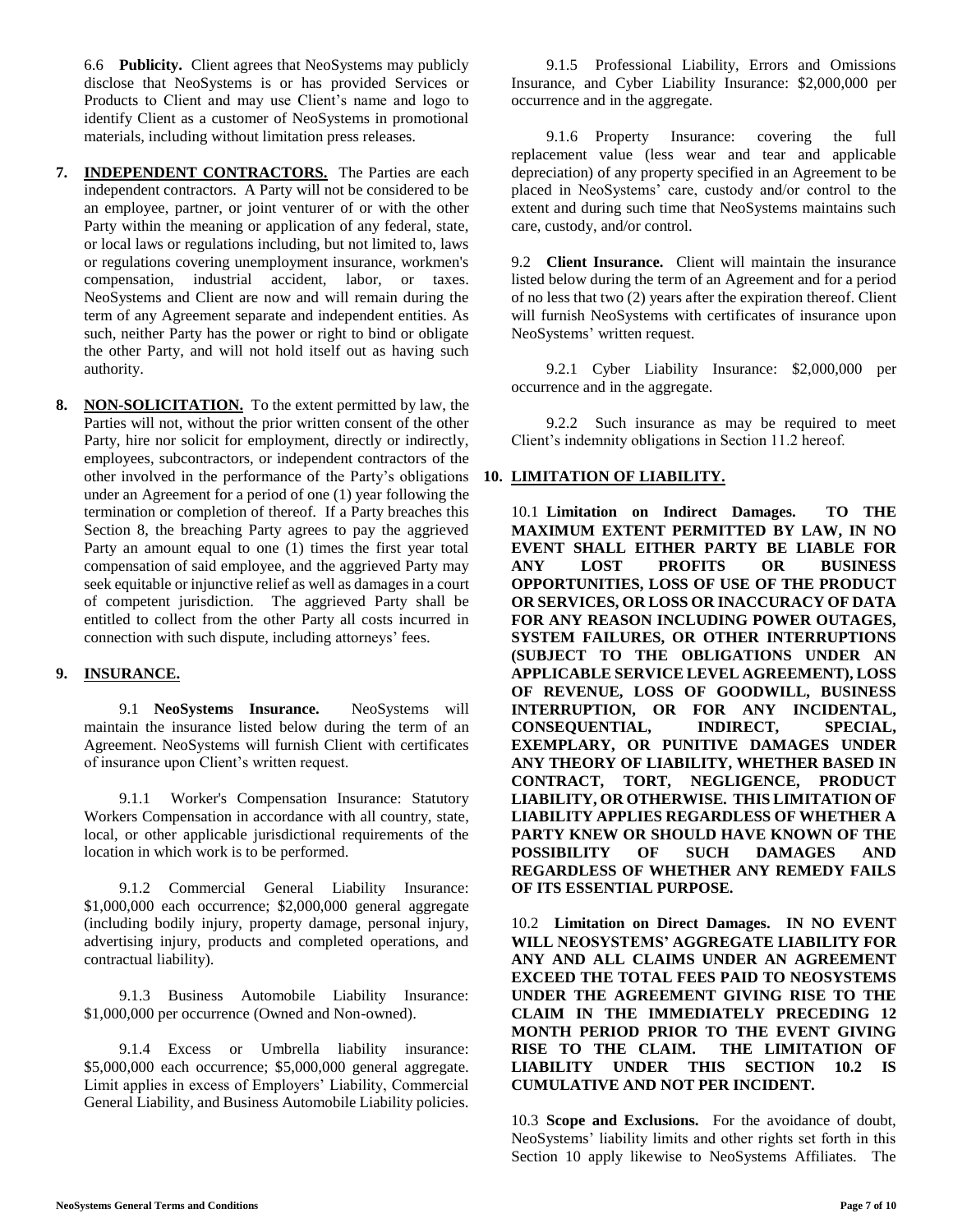liabilities limited in this Section 10 shall not apply to (a) Fees payable under an Agreement; (b) claims for which either party is insured; (c) Infringement Claims; (d) Third Party Claims; (e) liquidated damages; (f) attorneys' fees and costs; (g) breach of government restricted rights; or (h) claims arising from a breach of Section 5 (Confidentiality). **NEOSYSTEMS' LIABILITY ARISING OUT OF OR RELATED TO SECTION 11.1 (INDEMNIFICATION BY NEOSYSTEMS) WILL NOT EXCEED TWO TIMES THE TOTAL FEES PAID TO NEOSYSTEMS UNDER THE AGREEMENT GIVING RISE TO THE CLAIM IN THE IMMEDIATELY PRECEDING 12 MONTH PERIOD PRIOR TO THE EVENT GIVING RISE TO THE CLAIM.**

#### **11. INDEMNIFICATION.**

11.1 **Indemnification by NeoSystems.** Subject to the remainder of this Section 11.1, NeoSystems will defend or settle any third party claim of infringement of Intellectual Property Rights enforceable in the United States resulting from Client's use of NeoSystems' Products or Services under an Agreement during the term of the applicable Agreement ("**Infringement Claim**"), and indemnify Client from the resulting costs and damages finally awarded against Client to a third party by a court of competent jurisdiction or government agency, or agreed to by NeoSystems in a written settlement, provided that Client (a) provides NeoSystems with prompt notice of any Infringement Claim; (b) allows NeoSystems, at its option, sole control of the defense and settlement of the Infringement Claim; and (c) reasonably cooperates in response to NeoSystems' requests for assistance with regard to the Infringement Claim. Neosystems' obligations set forth in the preceding sentence include retention and payment of attorneys and payment of court costs, as well as settlement at NeoSystems' expense and payment of judgments. Neosystems' indemnity obligation set forth in this Section 11.1 will be excused to the extent Client's failure to provide prompt notice or to reasonably cooperate prejudices the defense. NeoSystems will not, without Client's written consent, which shall not be unreasonably withheld, conditioned, or delayed, enter into any settlement of any Infringement Claim that obligates Client to admit any wrongdoing or liability or subjects it to any ongoing affirmative obligations.

11.1.1 **NeoSystems Obligations.** If a Product or Service becomes or in NeoSystems' opinion is likely to become the subject of an Infringement Claim, NeoSystems will, at its option and expense (a) secure the rights necessary for Client to continue using the Product or Service; or (b) replace or modify the Product or Service to make it noninfringing without materially reducing its functionality as set forth in an Agreement; or (c) terminate the Product or Service and refund any prepaid Fees therefor on a pro rata basis.

11.1.2 **Exclusions.** NeoSystems shall have no obligation under this Section 11 or otherwise with respect to any Infringement Claim based on (a) combination of the Products or Services with non-NeoSystems products or services or any Data, including Client Data and/or any third party Data; (b) use of the Products or Services for a purpose or **12. DISPUTE RESOLUTION.**

in a manner not permitted by an Agreement; (c) any modification to the Products or Services made without NeoSystems' express written approval; (d) any claim that relates to open source software or freeware technology or any derivative or other adaptation thereof that is not embedded by NeoSystems into the Products or Services; (e) Client's failure to incorporate updates or upgrades, or Client's failure or refusal to approve NeoSystems' performance of the incorporation of such updates or upgrades, to the Products and Services that would have avoided the alleged infringement; (f) NeoSystems' modifications of the Products or Services in compliance with specifications provided by Client; (g) Client's use of Third Party Components; (h) any Products or Services provided on a no-charge basis; or (i) the acts or omissions of Client.

11.1.3 **Sole Remedy.** This Section 11.1 states Client's sole and exclusive remedy and NeoSystems' entire liability for any Infringement Claims.

11.2 **Indemnification by Client.** Client will defend and indemnify NeoSystems and any NeoSystems Affiliates against any third party claim, suit, or proceeding arising out of, related to, or alleging: (a) infringement or violation of any Intellectual Property Rights or privacy or confidentiality rights by written material, images, logos or other Client Data uploaded into the System; (b) exposure or disclosure of personally identifiable information or other private information (whether such Data belongs to Client, to one of Client's customers or users, or to other third parties), caused by an act or omission of Client; (c) that use of the System through Client's account harasses, defames, or defrauds a third party or violates the CAN-Spam Act of 2003 or any other law or restriction on electronic advertising; (d) alleged or actual misuse of, or failure to use the Products or Services, including without limitation claims by Client's users, subscribers, employees, or customers; (e) injury to or death of any individual, or any loss of or damage to real or tangible or intangible property, caused by the act or omission of Client or any of its agents, subcontractors, or employees; (f) Client's breach or misrepresentation with respect to Client Data; or (g) Client's breach of the EU General Data Protection Regulation 2016/679 ("GDPR") or other applicable law (collectively "Third Party Claims"), provided that NeoSystems (i) provides Client with prompt notice of any Third Party Claims; and (ii) reasonably cooperates in response to Client's requests for assistance with regard to Third Party Claims. Client's obligations set forth in the preceding sentence include retention and payment of attorneys and payment of court costs, as well as settlement at Client's expense and payment of judgments. Client's indemnity obligation set forth in this Section 11.2 will be excused to the extent NeoSystems' failure to provide prompt notice or to reasonably cooperate prejudices the defense. Client will not, without NeoSystems' written consent, which shall not be unreasonably withheld, conditioned, or delayed, enter into any settlement of any Third Party Claim that obligates NeoSystems to admit any wrongdoing or liability or subjects it to any ongoing affirmative obligations. Client agrees to obtain and maintain sufficient insurance to meet its indemnity obligations hereunder.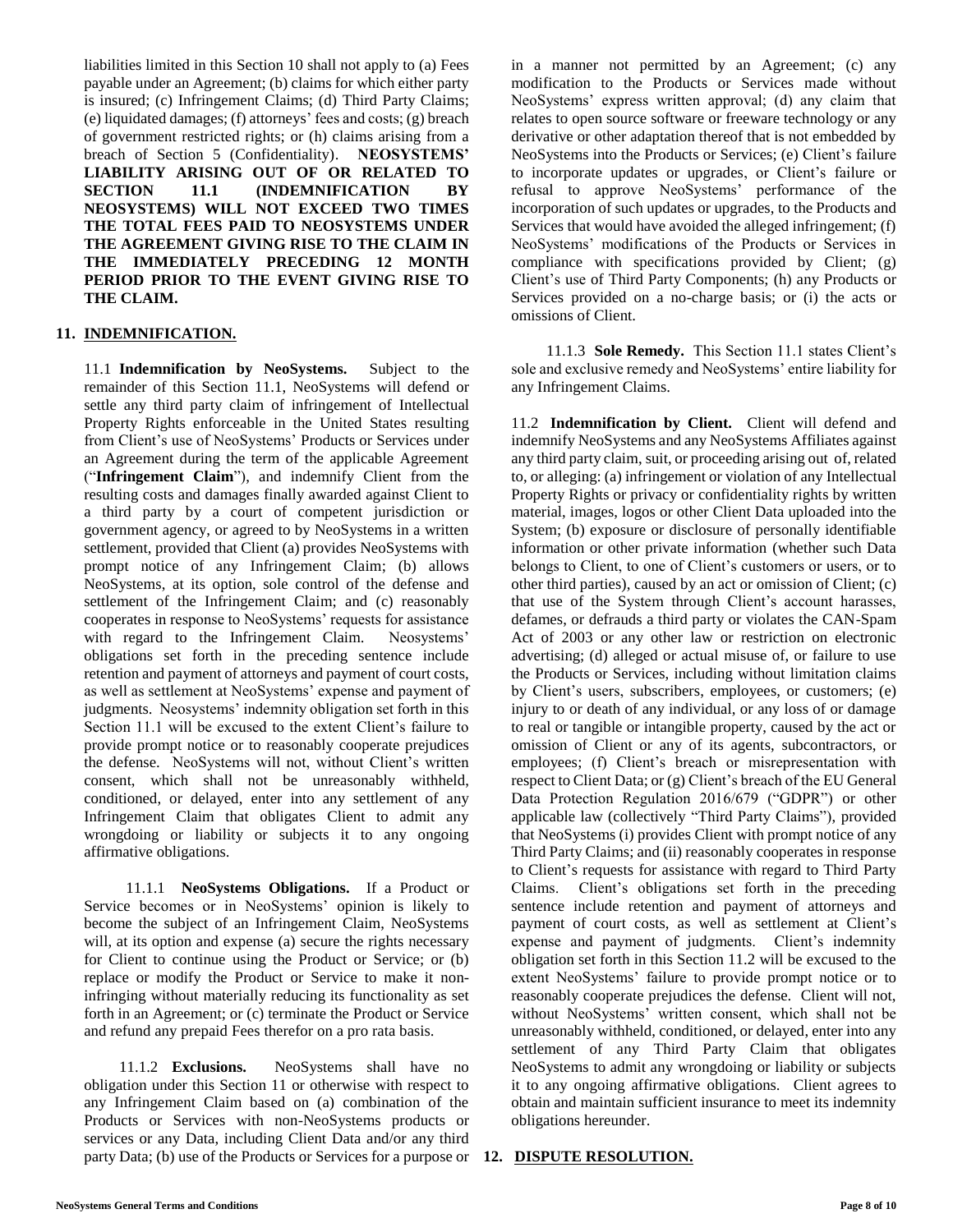12.1 If a dispute arises between the Parties, the Party initiating such dispute will notify the other Party in writing ("**Dispute Notice**") and provide a reasonable level of detail as to the nature of the dispute, including any specific performance demanded by the Party making such claim. Following the tender of such notice, the Parties will work in good faith to resolve the dispute through successive escalation as follows:

12.1.1 **First escalation:** Upon receipt of the Dispute Notice, the Parties' respective account or project management representatives will communicate promptly and make diligent and sustained efforts to resolve the dispute within ten (10) calendar days.

12.1.2 **Second escalation:** If the Parties' respective account/project management representatives are unsuccessful in resolving the dispute, the Parties will promptly escalate the dispute to their respective senior management representatives (VP level or above), who will make diligent and sustained efforts to resolve the dispute within twenty (20) calendar days from the receipt of the Dispute Notice.

12.1.3 **Final escalation:** If the Parties' respective senior management representatives are unsuccessful in resolving the dispute, the Parties will promptly escalate the dispute to their respective C-level executive management. Each Party represents and warrants that its designated executive has full power and authority to legally bind their respective company. The Parties' respective executive designees will make diligent and sustained efforts to resolve the dispute within thirty (30) calendar days from the receipt of the Dispute Notice.

12.2 All Dispute Notice discussions will occur and conclude within the thirty (30) calendar day escalation process from the date of receipt of the initial Dispute Notice. Notwithstanding anything to the contrary contained herein, for disputes relating to Client's failure to pay any Fees and Expenses under an Agreement that are not resolved within the thirty (30) calendar day period, NeoSystems may proceed to litigate such nonpayment disputes in a court of law in accordance with subsection 13.10 (Governing Law and Venue,) and shall be entitled to collect from Client all costs incurred in connection with such dispute, including attorneys' fees.

12.3 All other disputes arising under an Agreement will be settled by binding arbitration in Fairfax County, Virginia, or another location mutually agreeable to the Parties. The arbitration will be conducted on a confidential basis pursuant to the Commercial Arbitration Rules of the American Arbitration Association. Any decision or award as a result of such arbitration will be in writing and will provide an explanation for all conclusions of law and fact and will include the assessment of costs, expenses, and reasonable attorneys' fees. Any such arbitration will be conducted before an arbitrator experienced in the subject matter of an Agreement and will include a written record of the arbitration hearing. An award of arbitration may be confirmed in a court of competent jurisdiction. The prevailing Party shall be entitled to collect from the other Party all costs incurred in connection with such arbitrated dispute, including attorneys' fees.

## **13. ADDITIONAL TERMS AND CONDITIONS.**

13.1 **Amendment.** NeoSystems may amend these Terms and Conditions from time to time by posting an amended version thereof on the NeoSystems web site. Such amendment will become effective thirty (30) days after such publication. Client's continued use of the Products or Services after such thirty (30) day period will be deemed acceptance of such amended Terms and Conditions. It is Client's responsibility to check the NeoSystems web site periodically for modifications of these Terms and Conditions. Except as otherwise provided herein, an Agreement may not be modified except in a written agreement signed by authorized representatives of the Parties.

13.2 **Assignment.** All Agreements will bind and inure to the benefit of each Party's permitted successors and assigns. Neither Party may assign an Agreement, in whole or in part, without the other Party's prior written consent; provided however that either Party may assign an Agreement to an acquirer of all or substantially all of its stock or assets. Any other attempt to assign an Agreement without such consent will be null and void. Notwithstanding the foregoing, Client expressly acknowledges that NeoSystems may engage contractors to contribute to or assist with NeoSystems' obligations under an Agreement, and Client expressly agrees that such engagement of contractors is permitted and will not constitute an assignment.

13.3 **Severability**. Should a provision of an Agreement be found unenforceable or invalid by a court of competent jurisdiction, the provision will be stricken and the remaining provisions will be construed to give as much effect as possible to the remaining valid or enforceable provisions.

13.4 **Waiver.** No failure or delay by either Party in exercising any right, power or remedy under an Agreement will operate as a waiver. No waiver will be effective unless it is in writing and signed by an officer of the waiving Party. No waiver of a breach of an Agreement will constitute a waiver of any other breach of an Agreement.

13.5 **Necessary Actions.** Each Party agrees to prepare, execute, and deliver to the other Party such other instruments, documents, and statements, and to take such other action as may be reasonably necessary to carry out the purposes of an Agreement.

13.6 **Counterparts.** Agreements may be executed in any number of separate counterparts, each of which will be deemed an original, but all such counterparts will constitute a single instrument.

13.7 **No Third Party Beneficiaries**. Except as otherwise expressly provided herein, nothing in any Agreement confers upon any person or entity, other than the Parties, any legal or equitable right, benefit, or remedy of any nature.

13.8 **Entire Agreement.** These Terms and Conditions together with any applicable Agreement constitute the entire agreement between the Parties with respect to the subject matter hereof and thereof and supersedes all prior and